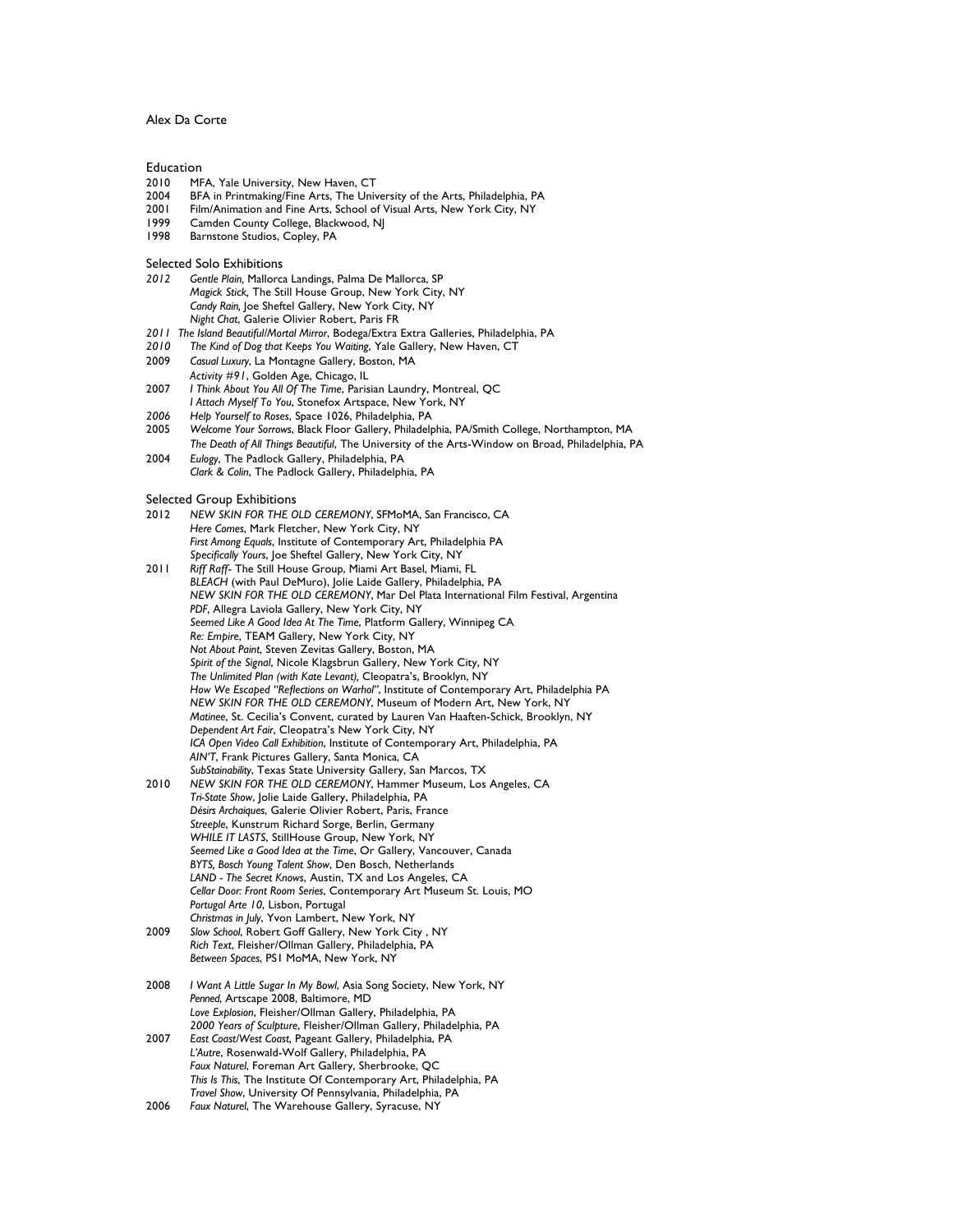*Drawing Show*, Seraphin Gallery, Philadelphia, PA *Vernacular Spectacular*, University of Pennsylvania, Philadelphia, PA 2005 *Nexus Selects*, Nexus Gallery, Philadelphia, PA *Turning Pages*, Whittier College, Wardman Library, Whittier, CA 2003 *Red*, Gallery One, The University of the Arts, Philadelphia, PA Awards and Publications 2012 Pew Fellowship in the Arts Winant, Carmen, "First Among Equals" Critics' Picks, www.artforum.com, June 2012 Fournier, Valerie, "Alex Da Corte" WAD Magazine, January 2012 2011 Smith, Darcy, "Alex Da Corte" Block Magazine, Issue 25, November 2011 Gerwin, Daniel, Machete, Island Beautiful/Mortal Mirror Review, May 2011 Adbusters Magazine Issue 95, Volume 19 No. 3:The Philosophy Issue, cover image, p96, May/June 2011 Machete, Syrup on the Phone, Issue 12, Volume 2, October 2010 Nonemaker, Katherine, "Interview: Alex Da Corte" Open Lab Issue III, p 56, Jan 2011 2010 Shia, Jonathan, "Sincerely L. Cohen," Interview Magazine, pg. 59, Dec. 2010 Bollen, Christopher, "Alex Da Corte," Interview magazine V Magazine, The Sexy Body Issue No. 66, Fall Preview 2010, Works in Progress Possible Press, Vol 1 Issue 2, September 1, 2010 Abacadabra! K48 Magazine, Issue 8<br>2009 – Cornell, Lauren, Gioni, Ma 2009 Cornell, Lauren, Gioni, Massimiliano, and Hoptman, Laura, "Younger Than Jesus: Artist Directory," 2009, New Museum and Phaidon Press. Standish, Maude, Missbehave Magazine, June 1, 2009 Big Brother, Fanzine by William Pym & Alex Da Corte, Golden Age, Chicago Foumberg, Jason, "Eye Exam: A Grolsch in my G-String", New City Art, Chicago McKinniss, Sam, Review, Big Red and Shiny, Issue 111, July 26 Garza, Evan J., Review, Art Papers, September/October 2008 Gerstein, Julie, Dazed & Confused, pp.72 October 2008 Edith Newhall, "One, two, many." Philadelphia Inquirer, May 2 Brau, Seth, Cool Hunting, www.coolhunting.com, June 2, 2008 Redfern, Christine, "Pick up Artist," Montreal Mirror, Vol. 23 Number 33 Newhall, Edith, "One, two, many," Philadelphia Inquirer, April 18, 2008 2007 Swindle Magazine, Issue No. 9 Gerstein, Julie, "Alex Da Corte: This is This," Philadelphia Weekly, Februaray 28, 2007 Cowan, Marcus, Nothing Magazine, www.nothingmag.com, Issue No. 20 Vaughan, R.M., "Faux Naturel," Canadian Art, September 15, 2007 2006 Stern, Steven, "Liberal Arts," New York Times, T Style Magazine: Travel, November 19, 2006 2004 Anthem Magazine, Issue No. 14, FA 04 Ted Carey Award Philth Magazine, www.philthmagazine.com

Graham, David, Declaring Independence, p.55 2003 Eisman Travel Scholarship Beautiful Decay, Issue E, p.42-43

# Artist Residencies

Fabric Workshop & Museum Apprenticeship, Philadelphia, PA University Of The Arts Residency Program, Philadelphia, PA Smith College Artist In Residence Program, Northampton, MA

## Teaching/Professional Experience

- 2011 Visiting Lecturer/Critic, SUNY Purchase, Purchase, NY
- 2010 Visiting Lecturer/Critic, The University of the Arts, Philadelphia PA Visiting Lecturer/Critic, Pennsylvania Academy of Fine Arts, Philadelphia PA Teaching assistant for Henk van Assen, director of Graphic Design Department, Yale University Teaching assistant for Jessica Stockholder, director of Sculpture Department, Yale University
- 2008 Visiting Lecturer/Critic, The University of the Arts, Philadelphia PA
- 2007 Visiting Critic The University of the Arts, Philadelphia PA
- 2005 Visiting Lecturer, Smith College, Northampton MA

2005-08 Assistant to Virgil Marti

Public Collections